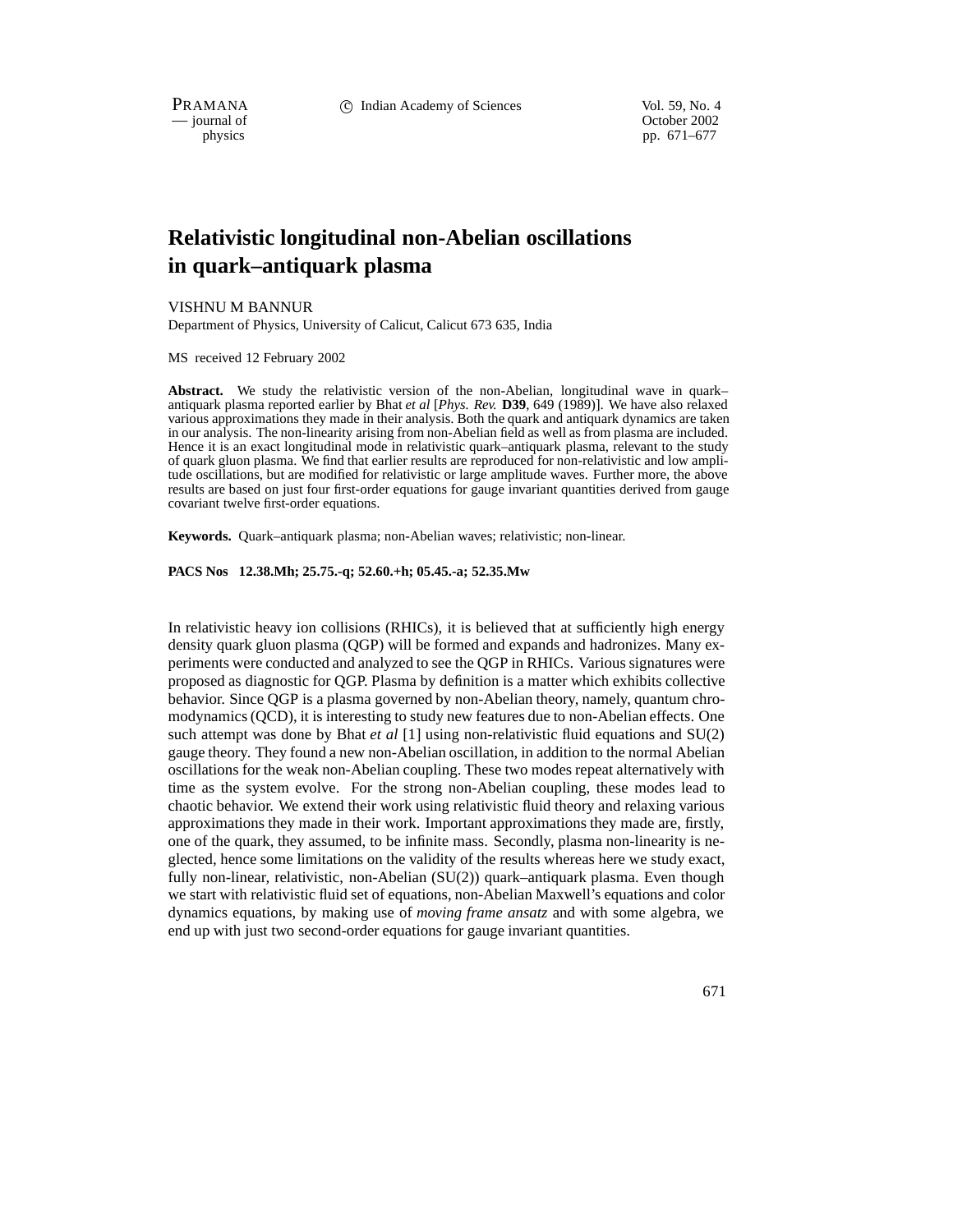We consider a quark–antiquark plasma and each species, quarks and antiquarks, obey the relativistic equations of motion [2], given by

$$
m\frac{\mathrm{d}u^{\mu}}{\mathrm{d}\tau} = gI_a G_a^{\mu\nu} u_{\nu},\tag{1}
$$

where *m*,  $\tau$  and *g* are mass, proper time and QCD coupling constant respectively.  $u^{\mu}$  is the 4-velocity of the relativistic particle, which is also the fluid velocity in cold plasma limit. Since our main goal is to look for non-Abelian features in QGP, we neglect thermal effects for simplicity. Thermal effect introduces new features like pressure gradients and viscosity terms in the equation of motion.  $G_a^{\mu\nu}$  is the field tensor, defined as,  $G_a^{\mu\nu} = \partial^\mu A_a^\nu - \partial^\nu A_a^\mu + \partial^\nu A_a^\mu$  $g\epsilon_{abc}A_b^{\mu}A_c^{\nu}$ . *I<sub>a</sub>* is a color charge and is a dynamical quantity and it's evolution is governed by Wong's equation [3],

$$
\frac{\mathrm{d}I_a}{\mathrm{d}\tau} = -g\varepsilon_{abc}u_\mu A_\nu^\mu I_c. \tag{2}
$$

Fluid motion and color fluctuations give rise to the current, $j_a^{\gamma} = g \sum n I_a u^{\gamma}$ , which in turn gives self-consistent vector potential  $A_a^{\mu}$  obeying the equation

$$
\partial_{\mu} G_{a}^{\mu\nu} + g \varepsilon_{abc} A_{\mu b} G_{c}^{\mu\nu} = j_{a}^{\nu},\tag{3}
$$

where *n* is the density to be determined by continuity equation

$$
\partial_{\mu}(nu^{\mu}) = 0,\tag{4}
$$

where summation  $\Sigma$  is over different species; quark and antiquark. Originally, this picture of plasma described by fluid theory and self-consistently produced chromomagnetic fields along with the concept of dynamical color charge, was studied by Kajantie and Montonen [4]. They were studying some specific solutions like plane wave type for Yang–Mills fields in the plasma.

Since we are interested only in longitudinal oscillations, let us put  $A_{ya}$  and  $A_{za}$  equal to zero. We also consider a special case where all quantities depend only on *t* and *x*. Since our equations are all covariant, we can work in any frame. Let us consider a frame where  $\partial^{\mu} \equiv (0, -\partial/\partial x)$ , i.e., static solution. This is equivalent to a *moving frame ansatz* at nonrelativistic limit, widely used in the non-linear study of plasma physics as well as the earlier study in QGP by Bhat *et al*. In this frame, after some algebra, we get, from eq. (3)

$$
\ddot{A}_{xa} - g\gamma \varepsilon_{abc} A_{xb} \dot{A}_{xc} = -gn_0 \sum I_a \frac{\bar{u}_0}{\bar{u}_x},\tag{5}
$$

where quantities with bar are in new frame and dot refers to differentiation with respect to *x*.  $\bar{u}_0$  and  $\bar{u}_x$  are zeroth and *x* components of 4-vector  $\bar{u}^\mu$ .  $n_0$  is the density of quarks or antiquarks at equilibrium. We have also chosen a gauge  $A_{0a} = 0$ . From equations of motion, eq. (1), we also get  $(\bar{u}_0/\bar{u}_x) = -1/\sqrt{1-(\gamma + \gamma\beta(gI_aA_{xa}/m))^{-2}}$ , where we assumed that at equilibrium, i.e.,  $A_{xa} = 0$ , plasma is at rest, i.e.,  $(\bar{u}_0/\bar{u}_x) = -1/\beta$ . Here we assumed that the frame is moving with velocity  $\beta$  and  $\gamma = 1/\sqrt{1 - \beta^2}$  so on. We also get a constraint equation from eq. (3)

$$
\sum I_a = \frac{\beta \gamma}{n_0} \varepsilon_{abc} \dot{A}_b A_c,\tag{6}
$$

## 672 *Pramana – J. Phys.,* **Vol. 59, No. 4, October 2002**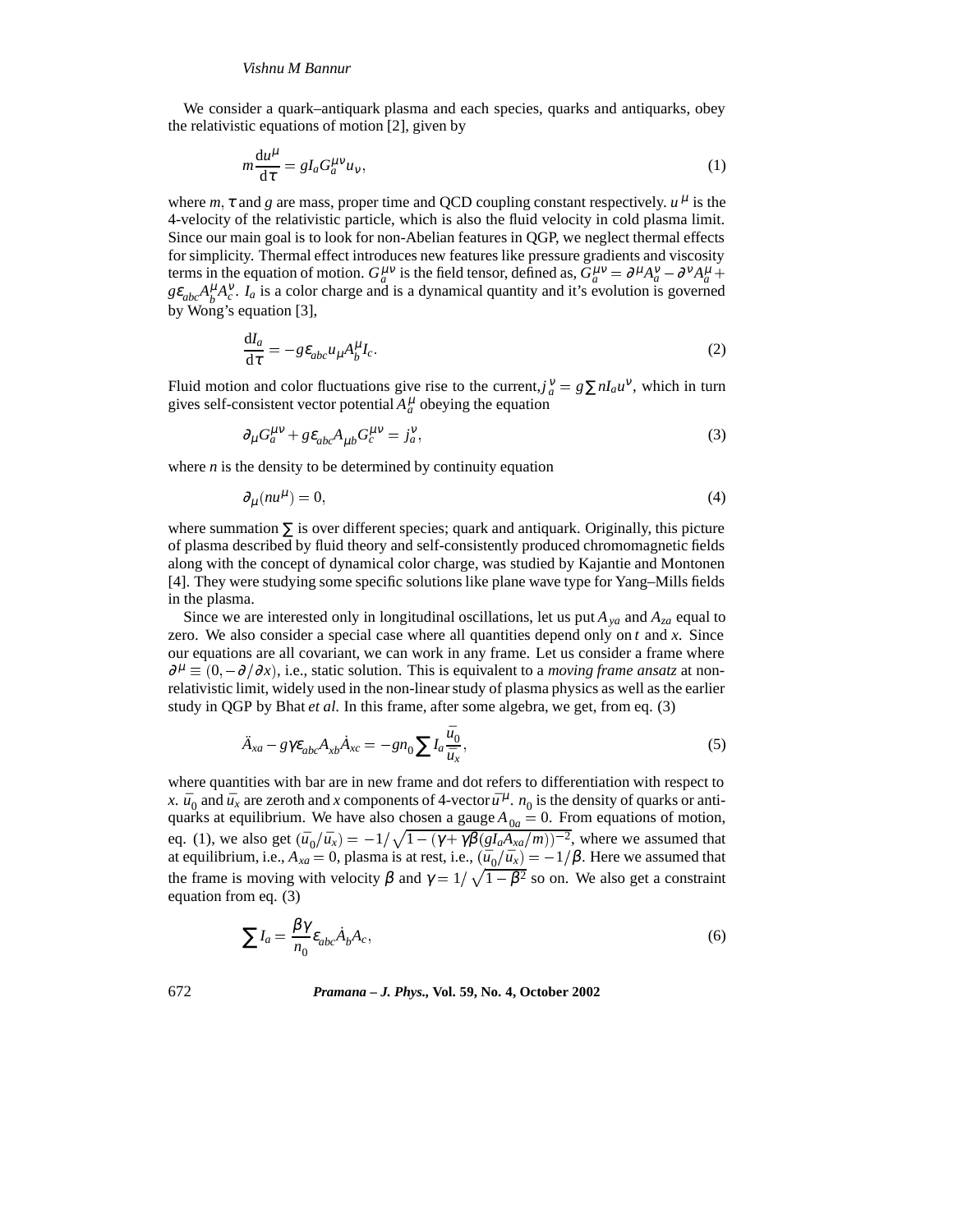where we have dropped subscript *x* for vector potential. Making use of the above relations, eq. (5) may be written as

$$
\ddot{A}_a + g\gamma \varepsilon_{abc}\dot{A}_b A_c \left(1 + \beta \frac{\bar{u}_{02}}{\bar{u}_2}\right) = -gn_0 I_a \left(\frac{\bar{u}_{01}}{\bar{u}_1} - \frac{\bar{u}_{02}}{\bar{u}_2}\right),\tag{7}
$$

where  $I_a \equiv I_{1a}$  and subscripts 1 and 2 refers to quark and antiquark. Similarly, color dynamics equation becomes

$$
\dot{I}_a = g\gamma \varepsilon_{abc} A_b I_c \left( 1 + \beta \frac{\bar{u}_{01}}{\bar{u}_1} \right). \tag{8}
$$

Let us rescale the variables as  $(I_a/I_0) \to I_a$ ,  $(gI_0A_a/m\gamma^2\beta) \to A_a$  etc. and we get

$$
\ddot{A}_a + \gamma^4 \beta^2 \varepsilon_0 \varepsilon_{abc} \dot{A}_b A_c \left( 1 + \beta \frac{\bar{u}_{02}}{\bar{u}_2} \right) = -\frac{I_a}{2} \left( \beta \frac{\bar{u}_{01}}{\bar{u}_1} - \beta \frac{\bar{u}_{02}}{\bar{u}_2} \right),\tag{9}
$$

and

$$
\dot{I}_a = \gamma^4 \beta^2 \varepsilon_0 \varepsilon_{abc} A_b I_c \left( 1 + \beta \frac{\bar{u}_{01}}{\bar{u}_1} \right), \tag{10}
$$

where  $\omega_p^2 \equiv 2g^2I_0^2n_0/m\gamma^2\beta^2$  and  $\varepsilon_0 \equiv m\sqrt{m}/gl_0^2\sqrt{n_0}$ . We have also assumed that quark and antiquark is of the same flavor so that  $m_1 = m_2 = m$ . Further, defining  $f_i = (1 +$  $\beta \bar{u}_{0i}/\bar{u}_i$ ,  $X \equiv \sum_a I_a A_a$  and  $\varepsilon = \gamma^4 \beta^2 \varepsilon_0$  etc., eqs (9), (10) reduce to

$$
\ddot{A}_a + \varepsilon \varepsilon_{abc} \dot{A}_b A_c f_2(X) = -\frac{I_a}{2} (f_1(X) - f_2(X)), \qquad (11)
$$

and

$$
\dot{I}_a = \varepsilon \varepsilon_{abc} A_b I_c f_1(X),\tag{12}
$$

where  $\bar{u}_{01}/\bar{u}_1$  and  $\bar{u}_{02}/\bar{u}_2$  are given by

$$
\frac{\bar{u}_{01}}{\bar{u}_1} = -1 / \sqrt{1 - \frac{(1 - \beta^2)}{(1 + \gamma^2 \beta^2 X)^2}} \quad \text{and} \quad \frac{\bar{u}_{02}}{\bar{u}_2} = -1 / \sqrt{1 - \frac{(1 - \beta^2)}{(1 - \gamma^2 \beta^2 X)^2}},
$$

where we have also used the result  $I_{2a}A_a = -I_{1a}A_a = -X$ , which follows from eq. (6).

The above set of equations have obvious constants of motion  $I^2 \equiv \sum_a I_a I_a$  and  $K^2 \equiv$  $\sum_a K_a K_a$ , where  $K_a$  is defined as,  $K_a \equiv \varepsilon \varepsilon_{abc} A_b \dot{A}_c + (I_a/2)$ . One more constant of integration is

$$
\dot{A}^2 - \frac{1}{\gamma^2} \left( \sqrt{1 - 2\gamma^2 X + \gamma^4 \beta^2 X^2} + \sqrt{1 + 2\gamma^2 X + \gamma^4 \beta^2 X^2} \right) = 2E,\tag{13}
$$

where  $\dot{A}^2 \equiv \sum_a \dot{A}_a \dot{A}_a$ . Since  $f_1$  and  $f_2$  depend on *X*, let us derive a dynamical equation for *X* from eq. (11) as

$$
\ddot{X} - (K^2 + I^2/4 - \varepsilon^2 (2Y\dot{A}^2 - \dot{Y}^2)) (f_2(X) - f_1(X)) = 0,
$$
\n(14)

*Pramana – J. Phys.,* **Vol. 59, No. 4, October 2002** 673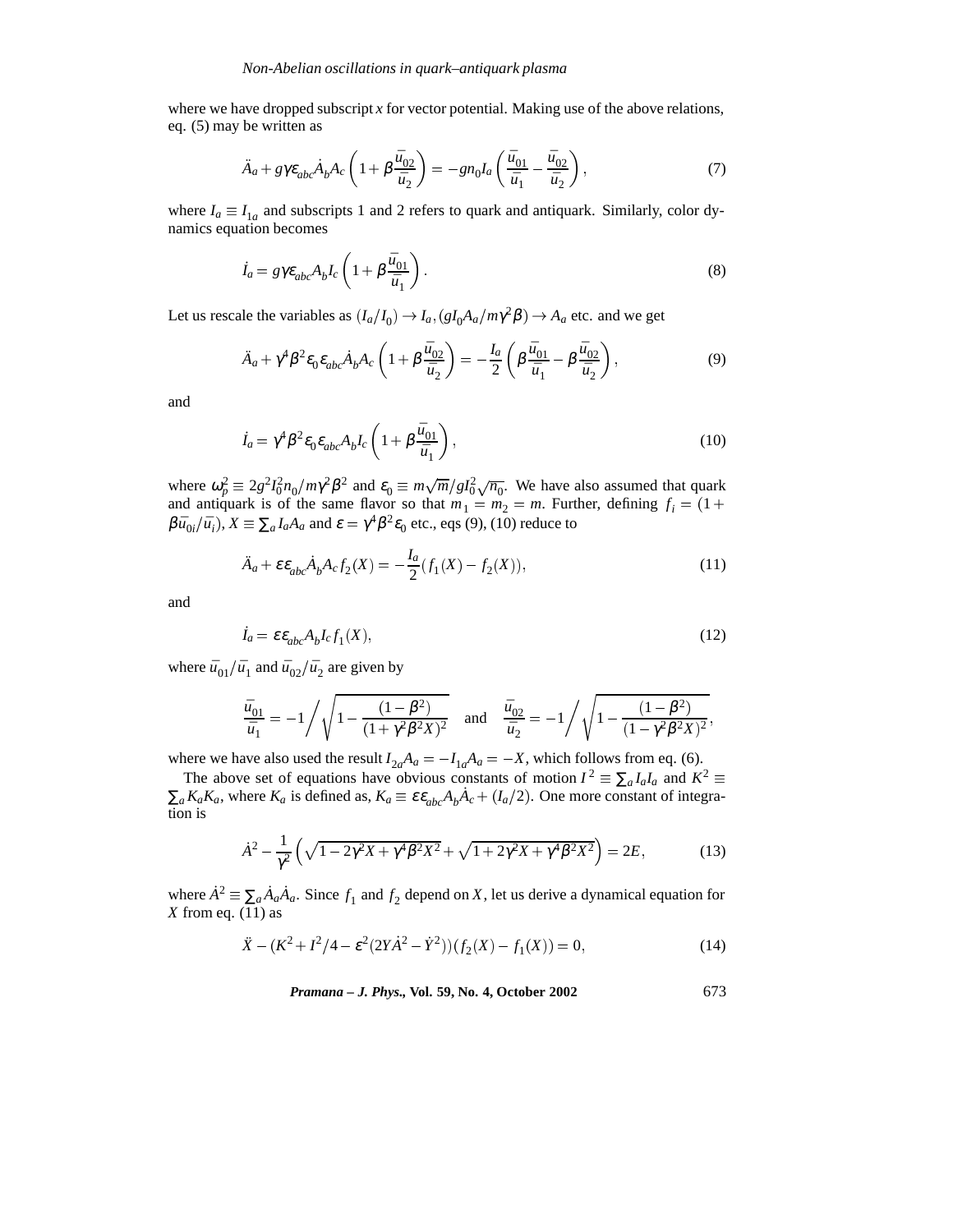where  $Y \equiv \sum_a A_a A_a / 2$  and again, from eq. (11), it obeys a dynamical equation

$$
\ddot{Y} - \dot{A}^2 - X(f_2(X) - f_1(X))/2 = 0,
$$
\n(15)

where  $\dot{A}^2$  is given by eq. (13). As  $\varepsilon \to 0$ , coefficient of  $(f_2 - f_1) \to (K^2 + I^2/4)$  in eq. (14), is a constant. Further on linearizing,  $(f_2 - f_1) \rightarrow -2X$  and we get Abelian oscillation.

We solve the above set of coupled non-linear equations, eqs (14) and (15), numerically using Runge–Kutta method for various values of  $β$ . Only the parameter in the problem is  $\varepsilon = \gamma^4 \beta^2 \varepsilon_0$ . Taking QGP at, say,  $T = 200$  MeV etc. we can estimate

$$
\varepsilon_0 = \frac{\sqrt{2n_0m} g}{\omega_{\rm pl}^2} \approx \frac{\sqrt{7\pi^2 T^3 m/30} g}{g^2 T^2/18} \approx \sqrt{\frac{m}{T}} 9\pi/g \approx 30,
$$

for *T* of the order of *m* and *g* of the order of 1. Here we have taken plasma frequency,  $\omega_{\text{pl}} \approx gT/\sqrt{18}$  and  $n_0 \approx (7\pi^2/60)T^3$ , appropriate to quark–antiquark plasma. At higher temperature  $ε_0$  will always be less than 30. Now  $ε$  depends on  $β$ . For non-relativistic case,  $\beta \ll 1$  and hence non-Abelian effects are negligible, provided the amplitude of the wave is small enough. But it becomes important for relativistic case and new non-Abelian oscillations of *X* with varying amplitudes show up after a few Abelian oscillations as shown in figure 1 for  $\beta = 0.3$ . These non-Abelian oscillations are at higher frequency than that of Abelian oscillations. Then after a few non-Abelian oscillations, Abelian oscillations develop again and this phenomena of alternate repetition of Abelian and non-Abelian oscillations continue. Over all plot looks like a *modulated wave* of Abelian and non-Abelian waves, repeating alternatively. As  $\beta$  increases, the number of Abelian oscillations as well as non-Abelian oscillations decreases and hence the repetition of Abelian and non-Abelian oscillations become quicker and quicker, as shown in figures 2 and 3. In other words, the period of the envelope of modulated wave (say, envelope wave) decreases with the increase in  $\beta$  and as a result, Abelian and non-Abelian waves can make only fewer oscillations. For



**Figure 1.** Plots of *X* (curve 1), *Y* (curve 2) and  $\dot{X}$  (curve 3), with their maximum normalized to 1, as a function of *x* for  $\beta = 0.3$ .

674 *Pramana – J. Phys.,* **Vol. 59, No. 4, October 2002**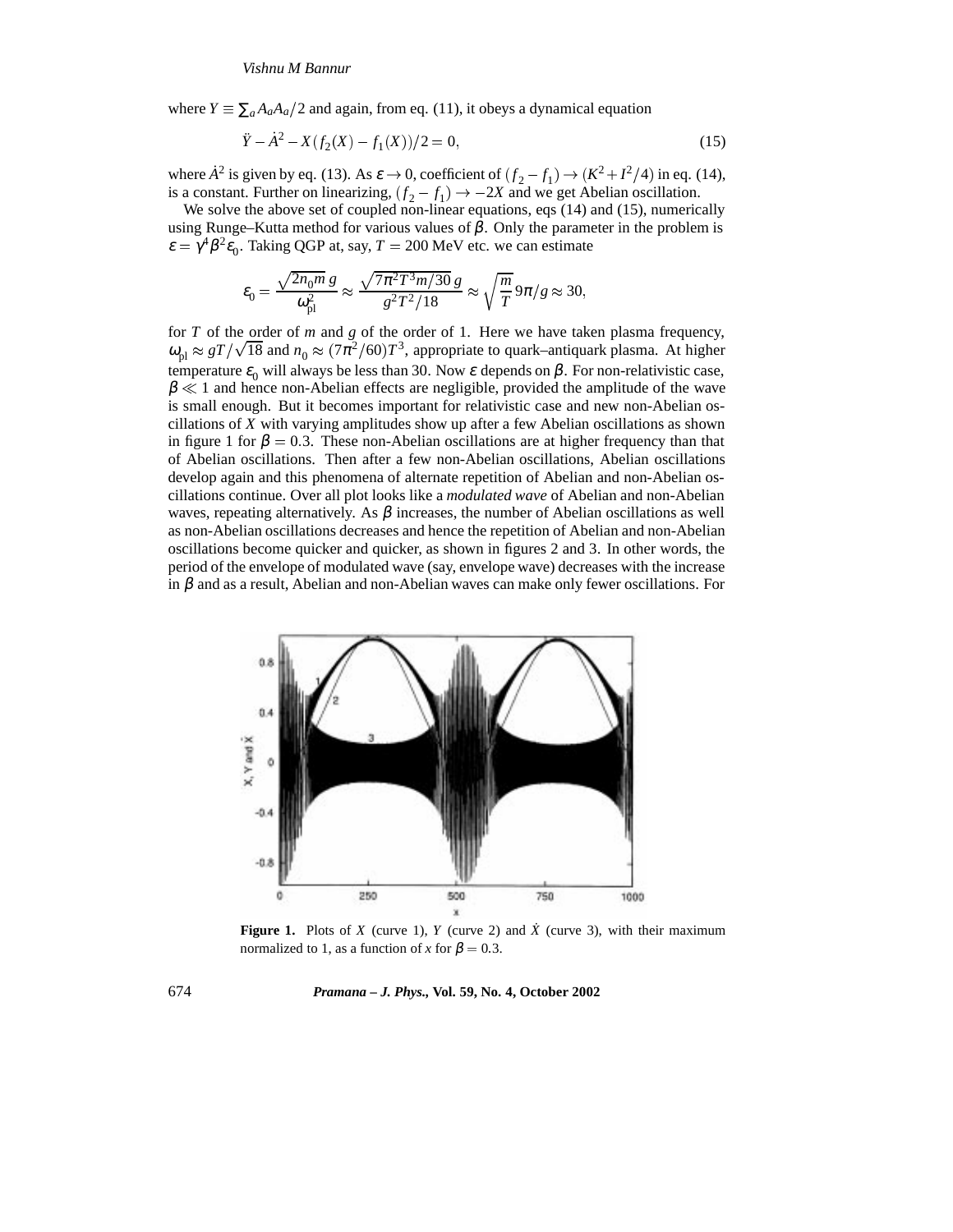*Non-Abelian oscillations in quark–antiquark plasma*



**Figure 2.** Plots of *X* (curve 1) and *Y* (curve 2), with their maximum normalized to 1, as a function of *x* for  $\beta = 0.4$ .



**Figure 3.** Plots of *X* (curve 1) and *Y* (curve 2), with their maximum normalized to 1, as a function of *x* for  $\beta = 0.6$ .

further increase in  $\beta$ , envelope wave oscillations become so fast that Abelian and non-Abelian oscillations are smeared out and leads to irregular oscillations as shown in figure 4, for  $\beta = 0.75$ . Finally for  $\beta = 0.9$ , Abelian and non-Abelian oscillations disappear as shown in figure 5, which looks like regular oscillations with varying frequency without any separate relations to Abelian or non-Abelian oscillations. For large amplitudes, even

*Pramana – J. Phys.,* **Vol. 59, No. 4, October 2002** 675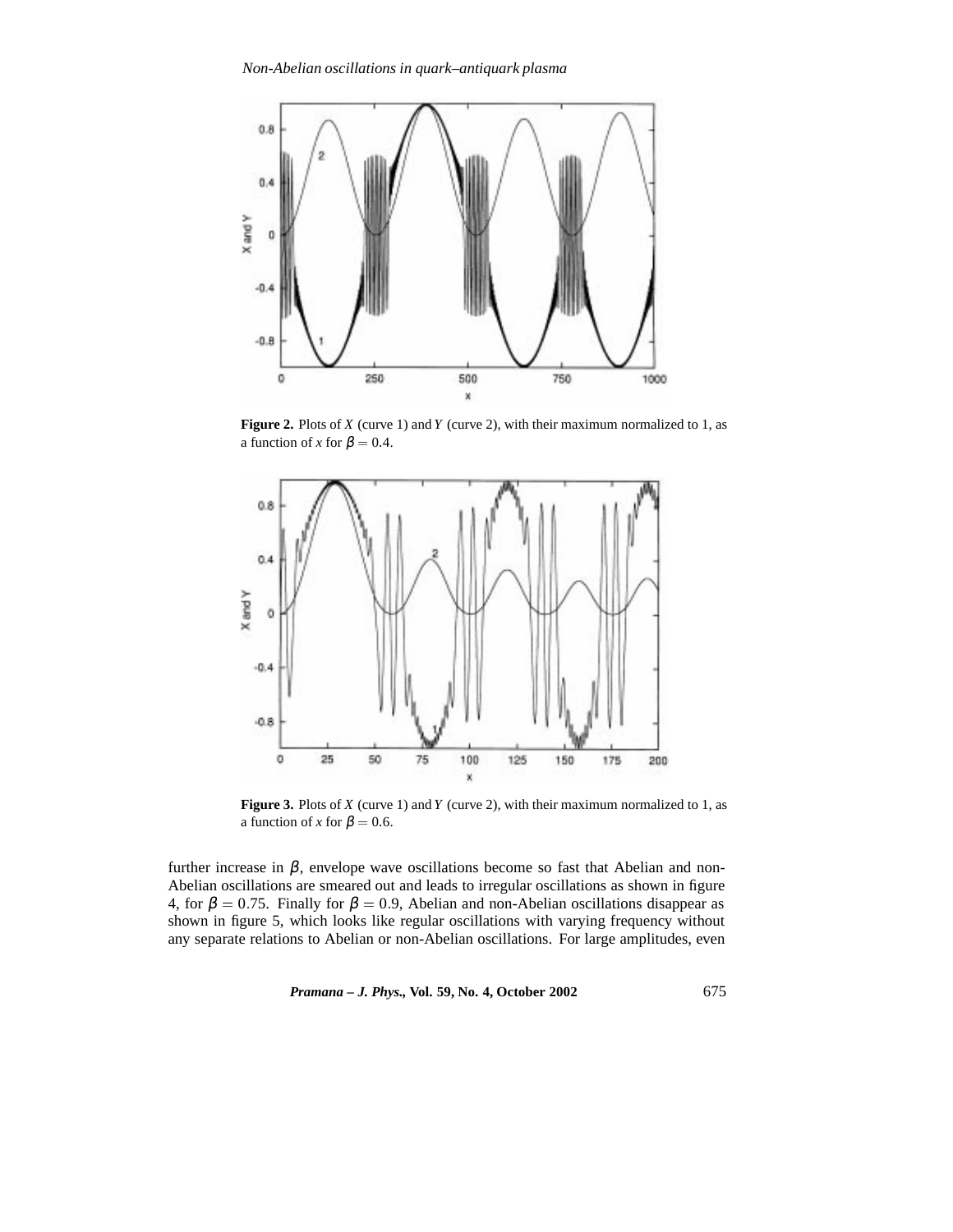

**Figure 4.** Plots of *X* (curve 1) and *Y* (curve 2), as a function of *x* for  $\beta = 0.75$ .



**Figure 5.** Plots of *X* (curve 1) and *Y* (curve 2), as a function of *x* for  $\beta = 0.9$ .

if  $\beta$  is small, non-Abelian effects shown up, but only after a very large number of Abelian oscillations, as if the envelope wave here has long period. In figures 1–5, we also plotted *Y* as a function of *x*. We see that as  $\beta$  increases a pulse-like structure with constant amplitude changes to smaller pulses with varying amplitudes. In figure 1, we also plotted  $\dot{X}$ as a function of *x* and it also exhibits Abelian and non-Abelian oscillations with the same

676 *Pramana – J. Phys.,* **Vol. 59, No. 4, October 2002**